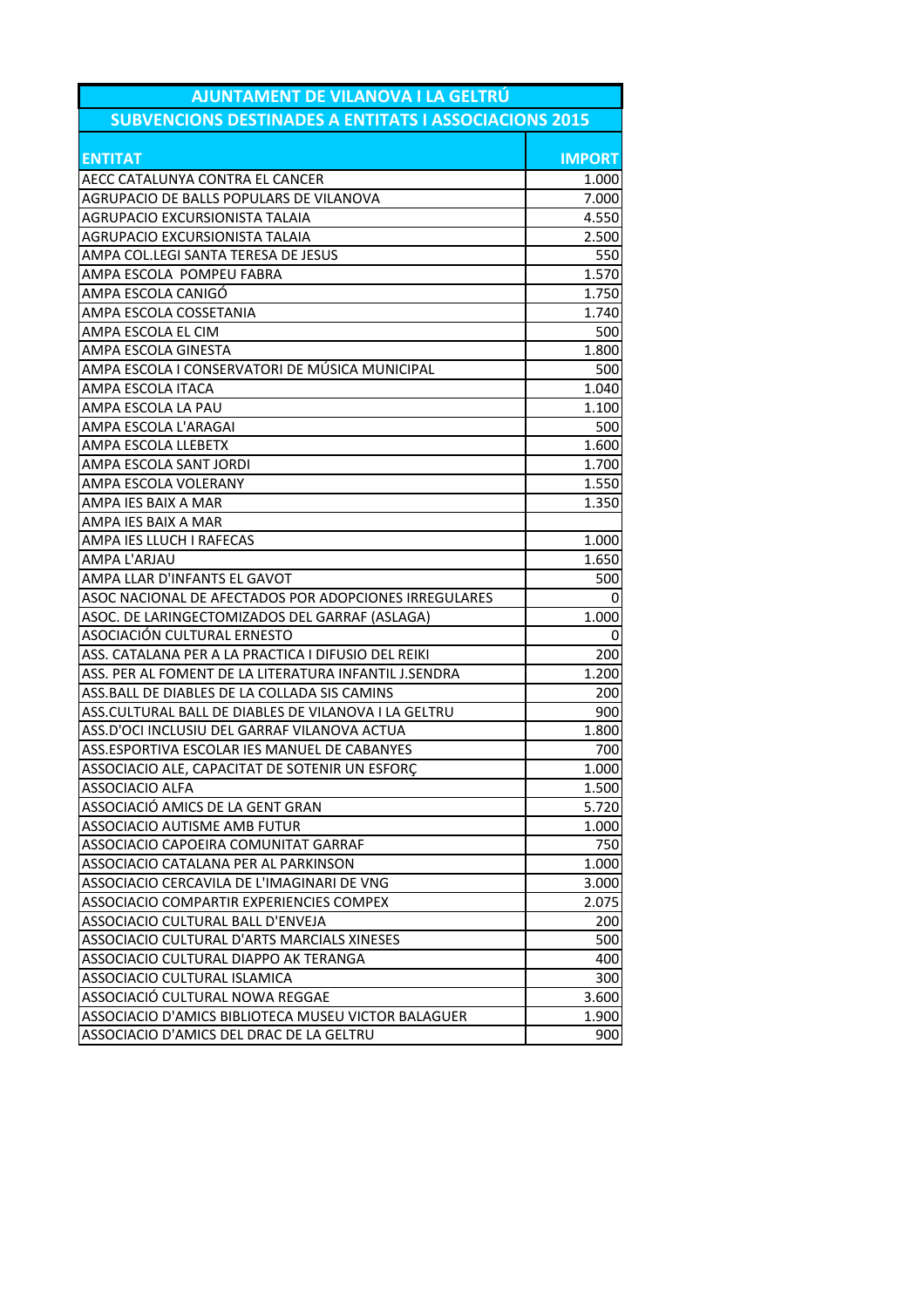| <b>ENTITAT</b>                                      | <b>IMPORT</b> |
|-----------------------------------------------------|---------------|
| ASSOCIACIO D'AMICS UNESCO DEL GARRAF                | 0             |
| ASSOCIACIO DE CIRC SALTIMBANQUI                     | $\mathbf 0$   |
| ASSOCIACIO DE DISCAPACITATS DEL GARRAF              | 700           |
| ASSOCIACIO DE DISENY INDUSTRIAL DEL MEDITERRANI     | 0             |
| ASSOCIACIO DE LA CARPA JUANITA I EL PORRO           | 600           |
| <b>ASSOCIACIO DE PERIODISTES DEL GARRAF</b>         | 600           |
| ASSOCIACIO DE PROPIETARIS SANTA MARIA               | 880           |
| ASSOCIACIO DE VEINS BARRI DE MAR                    | 6.050         |
| ASSOCIACIO DE VEINS CAN MARQUES                     | 1.600         |
| <b>ASSOCIACIO DE VEINS CASERNES</b>                 | 880           |
| ASSOCIACIO DE VEINS CENTRE VILA                     | 7.480         |
| ASSOCIACIO DE VEINS FONDO SUMELLA                   | 2.550         |
| ASSOCIACIO DE VEINS GRUP ARMANYA                    | 3.600         |
| ASSOCIACIÓ DE VEÏNS LA COLLADA                      | 3.550         |
| ASSOCIACIÓ DE VEÏNS LA GELTRÚ                       | 6.280         |
| ASSOCIACIÓ DE VEÏNS MOLÍ DE VENT                    | 7.880         |
| ASSOCIACIO DE VEINS NUCLI ANTIC                     | 600           |
| ASSOCIACIO DE VEINS PL. DE LA SARDANA               | 4.500         |
| ASSOCIACIO DE VEINS PRAT DE VILANOVA                | 880           |
| ASSOCIACIÓ DE VEÏNS SANT JOAN                       | 7.080         |
| ASSOCIACIÓ DE VEÏNS TACÓ                            | 8.180         |
| ASSOCIACIÓ DE VOLUNTARIS DEL GARRAF                 | 400           |
| ASSOCIACIO D'EMPRESARIS DEL GARRAF                  | 6.000         |
| ASSOCIACIO D'EMPRESARIS DEL GARRAF                  | 0             |
| ASSOCIACIO D'EMPRESARIS DEL GARRAF                  | 0             |
| ASSOCIACIO D'ESCLEROSI MULTIPLE DEL GARRAF          | 1.000         |
| ASSOCIACIO DONES DE LA FRONTISSA                    | 3.000         |
| ASSOCIACIO DR. JUM                                  | 4.000         |
| ASSOCIACIO ELNA (EDUQUEM LA NOSTRA AUTOESTIMA)      | 2.800         |
| ASSOCIACIO ESTACIO NAUTICA DE VILANOVA I LA GELTRU  | 33.000        |
| ASSOCIACIO EVA PER LA INTEGRACIO DE LA DONA         | 800           |
| ASSOCIACIÓ FAMILIARS MALALTS MENTALS DEL GARRAF     | 3.800         |
| <b>ASSOCIACIO FESTES DE SANT ISIDRE</b>             | 300           |
| ASSOCIACIO FORMATIVA TEMPS DE VI                    | 12.000        |
| ASSOCIACIO GARRAFCOOPERA                            | 1.000         |
| ASSOCIACIO GENT GRAN DE LA MAR                      | 500           |
| <b>ASSOCIACIO HISPANO-LLATINA D'ARTISTES</b>        | 300           |
| ASSOCIACIO INFANTIL CORAL L'ESTROP                  | 300           |
| ASSOCIACIO JOUDOUR WA AFAK (ARRELS I HORTIZONS)     | 900           |
| <b>ASSOCIACIO JUNTS EN ACCIO</b>                    | 2.000         |
| ASSOCIACIO JUVENIL I CULTURAL ORGANITZACIO ZERO     | 2.400         |
| ASSOCIACIO JUVENIL LA CRIDA                         | 500           |
| ASSOCIACIO MARINADA VNG                             | 1.000         |
| ASSOCIACIO PARES I MARES D'ALUMNES CEIP EL MARGALLO | 855           |
| <b>ASSOCIACIO SINGLOT</b>                           | 1.400         |
| ASSOCIACIO TOT COMERC                               | 29.500        |
| ASSOCIACIO UNIO PELS DRETS DELS ANIMAL (AUDA)       | 500           |
| ATRA ASSOCIACIO                                     | 1.600         |
| AULA EXTENSIÓ UNIVERSITÀRIA GENT GRAN DEL GARRAF    | 2.700         |
| BALL DE DIABLES I DIABLESSES DE LA GELTRU           | 200           |
| BORDEGASSOS DE VILANOVA                             | 8.000         |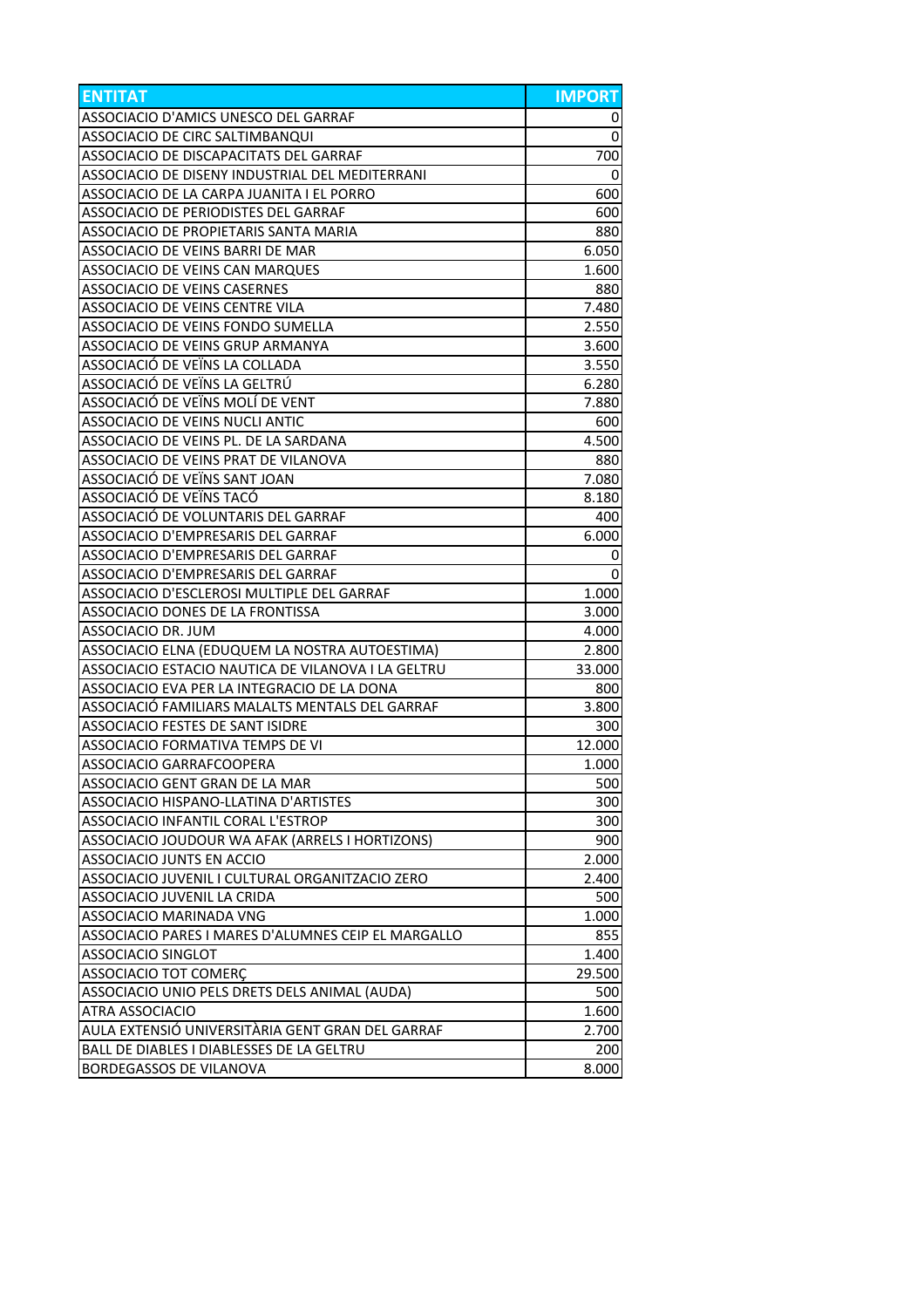| <b>ENTITAT</b>                                    | <b>IMPORT</b> |
|---------------------------------------------------|---------------|
| CENTRE DESENVOL. INFANTIL I ATENCIO PRECOÇ GARRAF | 2.000         |
| CENTRE D'ESPLAI EL DRAC MAGIC                     | 1.700         |
| CENTRE D'ESPLAI ELS GRUMETS                       | 700           |
| <b>CERCLE DE SORDS</b>                            | 0             |
| <b>CINECLUB SALA1</b>                             | 1.250         |
| <b>CLUB ATLETISME ATLETESVNG.ORG</b>              | 1.000         |
| <b>CLUB BALL ESPORTIU DANCE-GARRAF</b>            | 0             |
| <b>CLUB BASQUET SAMA</b>                          | 8.000         |
| CLUB BILLAR VILANOVA I LA GELTRU                  | 500           |
| CLUB DE TIR AMB ARC DE VILANOVA I LA GELTRU       | 600           |
| <b>CLUB ESPORTIU ALFA</b>                         | 6.000         |
| <b>CLUB ESPORTIU DE KORFBAL</b>                   | 1.000         |
| CLUB ESPORTIU UNIVERSITARI VILANOVA               | 3.000         |
| CLUB HANDBOL VILANOVA I LA GELTRU                 | 1.000         |
| <b>CLUB NATACIO VILANOVA</b>                      | 1.500         |
| <b>CLUB NAUTIC VILANOVA</b>                       | 500           |
| CLUB NOU BASQUET VILANOVA 2013                    | 2.000         |
| <b>CLUB PATI VILANOVA</b>                         | 37.000        |
| CLUB TENNIS TAULA VILANOVA                        | 2.600         |
| <b>CLUB VOLEI VILANOVA</b>                        | 2.000         |
| COLLA DE GEGANTERS DE VILANOVA I LA GELTRU        |               |
|                                                   | 1.100         |
| CORAL L'ALBADA DE CAN PAHISSA                     | 1.245         |
| <b>CORAL MOIXAINA</b>                             | 0             |
| CORONADO*RAMIREZ, JOSE MIGUEL                     | 0             |
| <b>CREU ROJA</b>                                  | 1.700         |
| DINAMI-K CLUB ATLETISME                           | 4.000         |
| <b>EPSEVG E3-TEAM</b>                             | 0             |
| FALCONS VILANOVA I LA GELTRU                      | 900           |
| FORMACIO I TREBALL, FUNDACIO PRIVADA (FIT)        | 2.800         |
| <b>FUNDACIO CASA D'EMPARA</b>                     | 2.000         |
| FUNDACIO PRIVADA FOMENT VILANOVI                  | 4.000         |
| FUNDACIO PRIVADA SANT ANTONI ABAT                 | 2.800         |
| <b>GREMI D'HOTELERIA I RESTAURACIO</b>            | 900           |
| GRUP DE DANSA DE VILANOVA                         | 400           |
| INSTITUT D'ESTUDIS PENEDESENCS (IEP)              | 1.200         |
| INSTITUT SETMANA DEL MAR                          | 0             |
| JOVENTUTS MUSICALS DE VILANOVA I LA GELTRU        | 1.300         |
| LA UNIÓ VILANOVINA                                | 1.650         |
| LLAGUTS DE LA CONFRARIA DE PESCADORS DE VILANOVA  | 500           |
| MOIXIGANGA DE VILANOVA I LA GELTRU                | 200           |
| MOTO CLUB PENYA MOTORISTA VILANOVA                | 350           |
| MOVIMENT DE RENOVACIO PEDAGOGICA                  | 500           |
| <b>ORFEO VILANOVI</b>                             | 0             |
| PARROQUIA DE SANT JOAN BAPTISTA                   | 2.000         |
| PARROQUIA SANT ANTONI ABAT                        | 4.300         |
| PARROQUIA SANTA MARIA DE LA GELTRU                | 2.000         |
| PENYA DE RUGBI LA LLEGANYA                        | 3.000         |
| PENYA FILATELICA DE VILANOVA I LA GELTRU          | 800           |
| SOCIETAT D'ENSENYANTS DE MATEMATIQUES DEL GARRAF  | 300           |
| SOCIETAT SARDANISTA DANSAIRES VILANOVINS          | 3.700         |
| SUPORT QUALITAT VIDA PERSONES AMB DISCAPACITAT    | 900           |